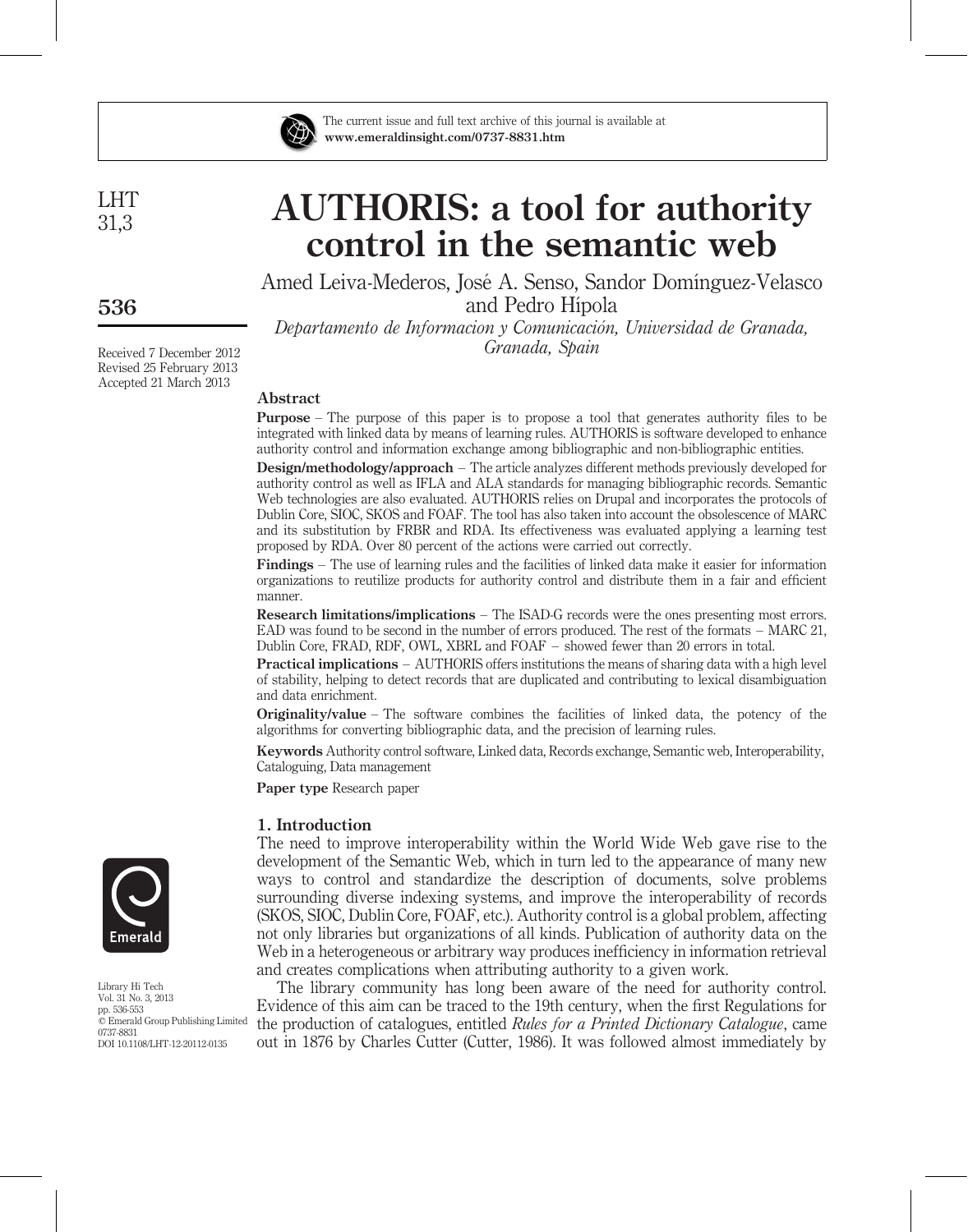Anglo-American Cataloguing Rules (AACR), described in works by Fumagalli (Fumagalli, 1887) and Tillett (Tillett, 2004). Both are still used today as control tools in libraries and information agencies all over the world.

Libraries and organisms of international prestige such as the Library of Congress, the Bibliothe`que Nationale de France and IFLA unite forces to share data and thereby contribute to authority control. These bodies acknowledge the fact that the information exchange protocols on the Web are insufficient means of controlling authority in the catalogues and systems of library management, since not all countries and organizations can deploy the same level of technological or human resources in their cataloguing efforts, making cooperative cataloguing nearly impossible.

The OCLC, IFLA and the US Library of Congress have fueled initiatives for authority control by sharing the records of various cataloguing agencies. Fruit of this work is the Virtual International Authority File (VIAF), which has meant advances in the construction and generation of authority entries, though it has not reached all the major information institutions at the international level (Bourdon and Zillhardt, 1997). The fact that this project makes it possible to contact information organizations and recognize authority records within an exclusive setting that embraces over ten National Libraries is, at the same time, a matter that limits the possibilities for outside organizations attempting to access the high quality records generated in these libraries. Developing VIAF records to interact beyond the library framework calls for adopting a more open, interactive, non-exclusive, and ultimately operative viewpoint for authority control. For this reason, we need to take a better look at the processes that actually facilitate collaboration with all organisms producing, consuming or diffusing information. The use of learning rules and the facilities of Linked Data make it easier for information organizations to reutilize products for authority control and distribute them in a fair and efficient manner. Hence, the aim of the present contribution: to propose a tool that generates authority files to be integrated with Linked Data by means of learning rules.

#### 2. Material and methods

The proposed tool combines the potential of Linked Data with the strengths of the protocols of the Semantic Web, to which we added working rules based on the experience of librarians in creating access points (Tillett, 2004). To test the effectiveness of AUTHORIS we used an efficiency measure, connected to the catalogues of 34 libraries in Spain and the US. Two variables were used for evaluation: capacity to create records, and quality in record creation. The indicators assessed for each variable are defined in the evaluation section (section 6).

#### 3. Authority control: genesis

Authority control is a matter that has exacted the effort of generations of librarians and cataloguers. The need to uniformly record information on each author included in a catalogue is addressed in work and research stemming from several international organizations. Thanks to the efforts of the IFLA, LITA and ALA, among others, the community of cataloguers has come to adopt standards for generating catalogue entries in a homogeneous manner. The overall goal is to unify the criteria of diverse library consortia and create bibliographic records guided by universally described and accepted cataloguing standards. A brief outline of the development of authority control would include the following landmarks:

537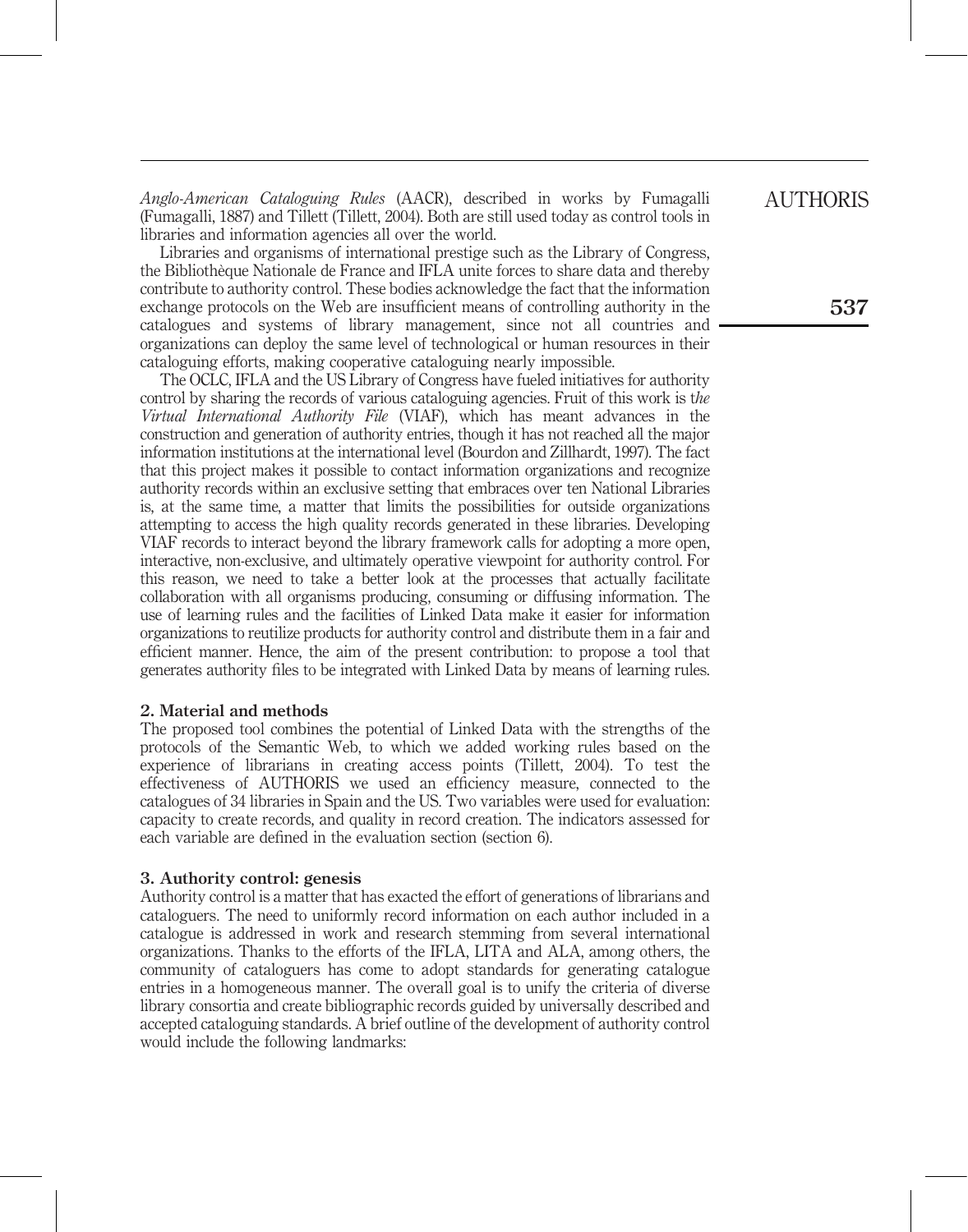| <b>LHT</b><br>31,3 | • The need for authority control is made explicit, and the Name Authority<br>Cooperative (NACO) comes to light within the US Library of Congress. In Asia, the<br>Hong Kong Chinese Authority Name (HKCAN) is established. This meant<br>recognition of the issue in just two organisms worldwide $-$ far, however, from the<br>syndetic goals set forth by Charles Cutter in the nineteenth century (Cutter, 1986). |
|--------------------|----------------------------------------------------------------------------------------------------------------------------------------------------------------------------------------------------------------------------------------------------------------------------------------------------------------------------------------------------------------------------------------------------------------------|
| 538                | • Lubetzky (1969) improves the search and retrieval of authored works in<br>bibliographic records, eliminating the deficiencies that interfered with the<br>retrieval and location of authors in a catalogue.                                                                                                                                                                                                        |

- . Bregzis (1982) creates the ISADN (International Standard Authority Data Number) to overcome difficulties when retrieving bibliographic records with works relative to a given author and with works recorded under a uniform title. The ISADN became an important tool to connect bibliographic records of diverse authors and multiple levels of citation, using fixed numbers for each author or associated work. Soon, the ISADN was key to operations in US libraries.
- . The Control Interest Group (ACIG), created under the ALA in 1984, can be seen as a quantum leap in the development of cataloguing activity. Its research into authority control in the US focused on the use of catalogues in public and specialized libraries to make recommendations for the uniform treatment of authority.
- . The guidelines known as Functional Requirements for Bibliographic Records (FRBR) and the AACR2 facilitate the use of several tags for information retrieval (Pino, 2004; Danskin, 1996, 1998), among them: Find: to locate an entity or entities through attributes and relations; Identify: confirms the correspondence between the records searched for and the ones actually located; Obtain: facilitates acquisition of an entity or item; and Navigate, which helps both the cataloguer and general public to navigate through materials related with their search in the document collection.
- . MARC appears on the international scene, along with national formats such as IBERMARC and UKMARC, plus versions like UNIMARC and MARC 21. Thus, bases are established for worldwide cooperation among entities and the interchange of records.
- . IFLA proposes the ISAN, International Standard Authority Number, and the codes of the ISO International Standard Text Code family (ISTC) to identify works and expressions, thereby facilitating information exchange within organizations on an international level.

Procedures and standards largely described in the 1960 s and the 1990 s therefore served as the starting point for the development of authority control in the digital realm.

### 4. Internet, the Semantic Web and VIAF: union of procedures for authority control

The Semantic Web, introduced by Berners-Lee, Hendler and Lassila, paved the way for Web interoperability and the existence of formats for information exchange and ontologies (Berners-Lee et al., 2001), elements that bring authority control into an increasingly flexible arena. Below we highlight some elements that, in our view, must be taken into account when building tools for authority control on the Semantic Web: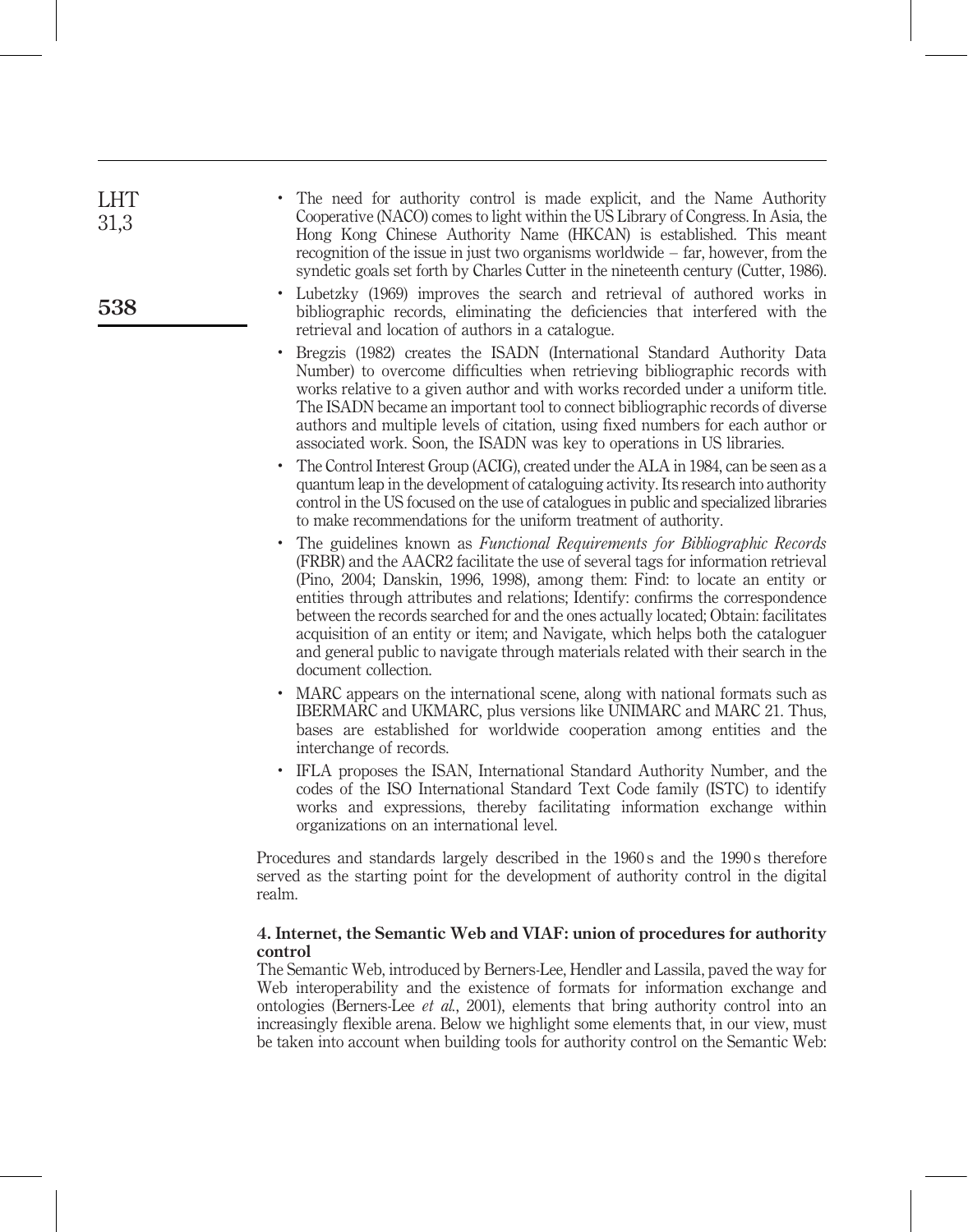- . The growth of digital libraries sets the stage for the Z39.50 protocol to enhance interoperability. Thanks to the strong points of this protocol, copy cataloguing is easier, as is the reutilization of bibliographic records.
- . The connections between MARC, MARC 21 and XML are made visible. The relations among these formats for information display and retrieval facilitate mapping between databases, thereby making bibliographic exchange easier for information institutions. The novel appearance of FRBR, with its ensuing consolidation, constitutes a turning point for information description, affording flexibility in data processing tasks.
- . IFLA publishes the Guidelines for Authority Records and References (GARR). The archives community develops EAD to encode authority metadata using XML, in turn, connected to formats MARC 21 and Dublin Core.
- . The so-called FRANAR (Functional Requirements and Numbering of Authority Records) appear on the scene, integrating elements of access and processing in the realm of authority records (Bourdon, 2002). The remarkable aspects of FRANAR stem from its capacity to agglutinate, from a single record, elements specifying information about the author in all its dimensions. FRANAR heightens the potential for information retrieval from bibliographic records by means of the following options: Search (for authors or entities), Identify (authors or entities), Control (creating mechanisms for authority control) and Relate (showing resources relative to an item). Moreover, it manages records by: Process, Sort and Display. Both FRBR and FRANAR are standards that allow for creating authority records with diverse links, facilitating the establishment of different types of relations. In this paper, we use them as models to structure authority records.

Deserving special mention are RDA and VIAF, in view of their importance for the development of our application, AUTHORIS.

RDA (Resource Description and Access) appears in 2005 as a standard for data description and exchange (US RDA Test Coordinating Committee, 2011). It includes the Functional Requirements for Bibliographic Records (FRBR) and the Functional Requirements for Authority Data (FRAD), which filled the gap of a descriptive cataloguing standard allowing for:

- . quick insertion into the dynamic context of libraries and other producers and users of information;
- . flexible relations between or among entities;
- . greater use and data management in conjunction with digital media;
- . more precise description (beyond the possibilities of existing formats) of printed monographs and serial publications;
- . greater ease when using cataloguing metadata in linked data operations, aside from ensuring data tagging to facilitate exchanges among bibliographic and non-bibliographic organizations; and
- . flexibility, departing from the exclusive focus on Anglo-American rules, meaning metadata can be easily reutilized.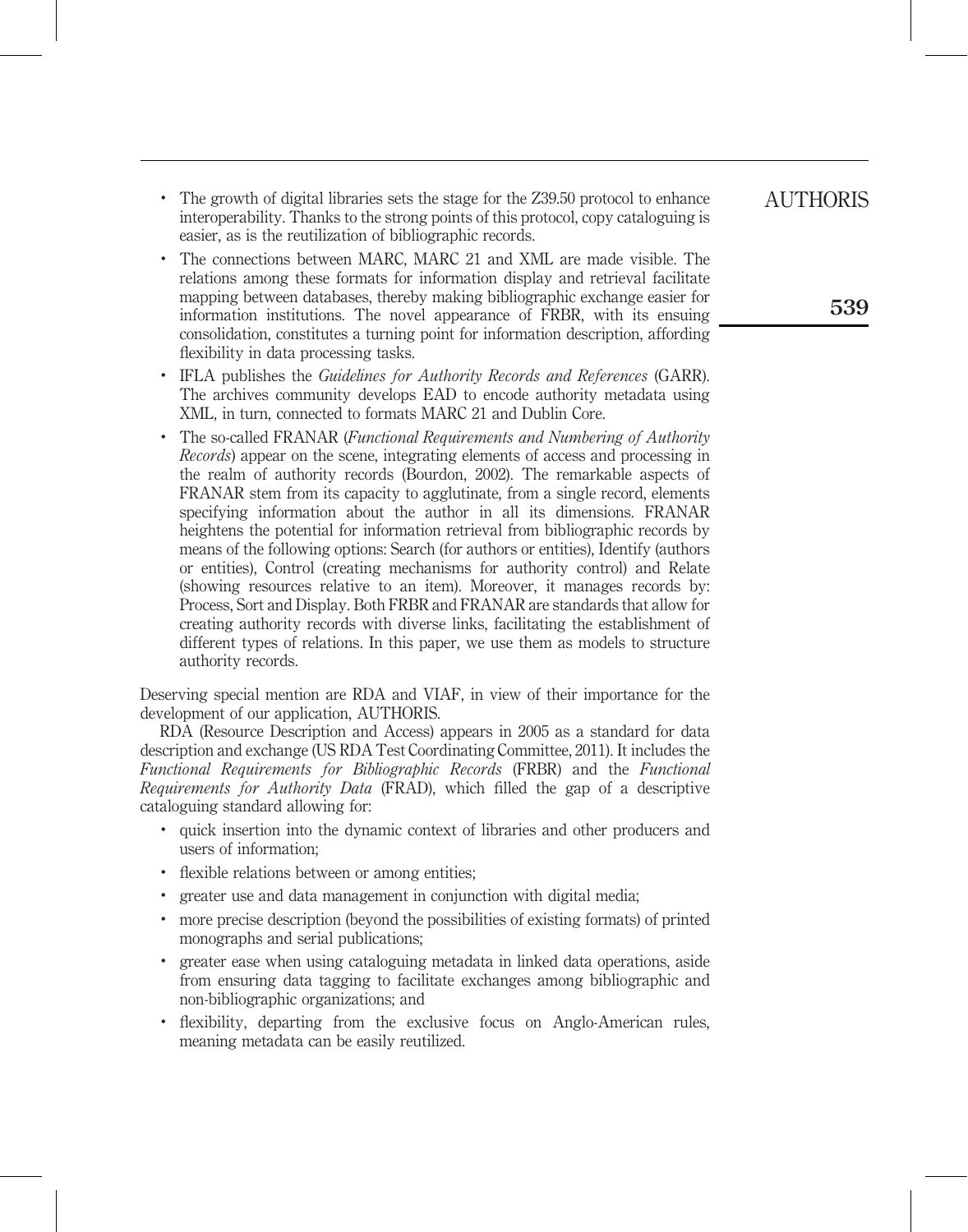RDA is nourished by new IFLA principles and stands as a noteworthy cataloguing advance toward object-oriented databases. The web environment called for improving aspects such as the recognition of bibliographic contents, the use of bibliographic data by search engines, and the inclusion of user needs in the processes of describing resources. LHT 31,3

> The development of VIAF is the result of what we explained earlier in section 3, the genesis of authority control in digital environments. It was carried out by the Library of Congress, Deutsche Nationalbibliothek, Bibliothe`que Nationale de France, OCLC and other worldly National Libraries. VIAF pursues the goal of connecting the authority records of diverse libraries in a global information service, with standardization of different names for the same person or organization. According to Boeris, VIAF has become the venue for a vast community of libraries and agencies to reconfigure their bibliographic data so as to better serve users of different languages (Boeris, 2011).

> The VIAF initiative is organized by OCLC, in charge of revising and comparing records containing author names and their assignments, as well as the documents existing in national bibliographic records and in the WorldCat. Each VIAF record is generated with information drawn from the comparison of records, and it includes underlying data from authority catalogues and bibliographic catalogues (see Figure 1).

> Nonetheless, the VIAF objective cannot be achieved by all libraries worldwide due to the fact that:

- . It does not take into account the cognitive factors of the user, and at times describes matters in "librarian" terminology, opaque for the average web user.
- . Librarians cannot modify or improve their catalogue entries.



Figure 1. VIAF record

540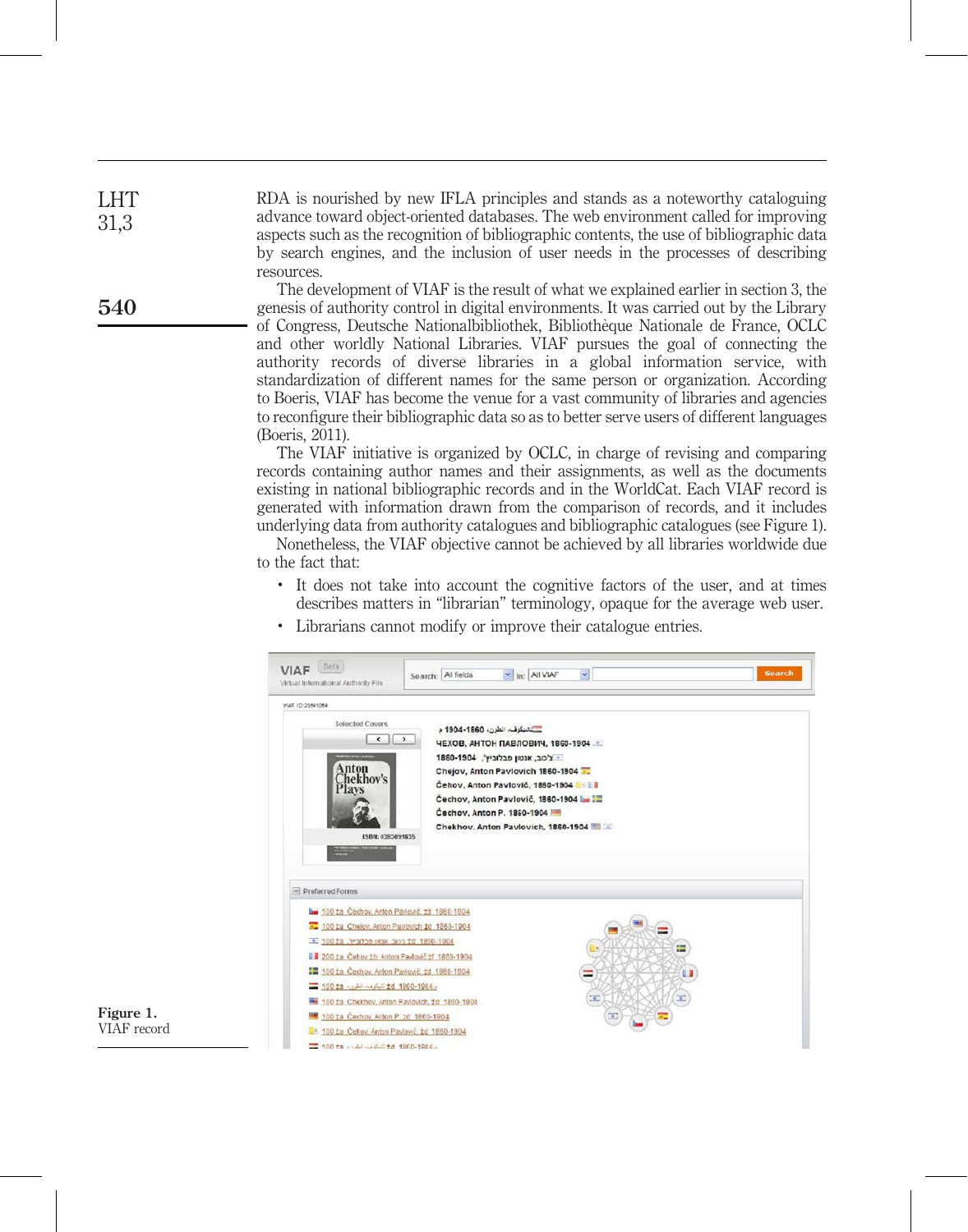- . Not all organizations around the world use standards and guidelines such as GARR, GSARE, AACR2 or RDA.
- . Cataloguing work is not organized all over the world in such a way that would permit the formation of work groups to attend VIAF in all regions.
- . Even though most countries have National Libraries, these may not be the most appropriate organisms for coordinating VIAF activities.
- . Insufficient qualified human resources for cataloguing and a lack of regulations and work standards translate as frequent errors in the entries of catalogues.
- . Not all the information resources on authority are generated by information organizations, for which reason the work of cataloguing and control is more complicated in the web environment.
- . VIAF works with a small number of entities and organizations. There is demand for a model of interchange that would be rooted in information resources of a public nature, not necessarily generated from the domain of librarians.
- . There is a need for software that would monitor errors, homogenizing web searches and authority entries, aside from being able to recognize and group elements under a uniform title. Those existing at present respond to the demands of librarians, not those of other organisms where bibliographic information is commonly used.

In order to implement the VIAF postulates and authority control within the Semantic Web, or in Linked Data, a new dimension for processing information on the web is needed (Greenberg and Robertson, 2002). To proceed in this direction, the bibliographic records of libraries must be correctly mixed with the protocols of the Semantic Web and similar organizations. In this sense, we can underline the efforts invested by the Library of Congress from 2005 onwards, with their contributions from MARC through XML, MODS (Metadata Object Description Schema) and MADS (Metadata Authority Description Schema).

A further essential element for adapting to the Semantic Web lies in the authority control by information organizations (Qiang, 2004; Taylor, 1999) and, more specifically, their conversion to RDF (Resource Description Framework) (Miles et al., 2005). This is a complex task that sometimes entails huge programming costs, as organizations may have records in diverse bibliographic formats.

Such obstacles do not detract from the semantic wealth of these vocabularies, with potential for constructing linguistic structures that improve the ratio of recall and precision in the retrieval of information from the web. The lexical structures involved enable diverse users to engage in communication, overcoming linguistic barriers when searching for or retrieving information.

Human and technological resources on the library horizon show great variation. Many libraries, for instance, that of the University of North Carolina, devise systems with a high syndetic level; whereas others might not even have generated catalogues in a first level of bibliographic description. Such great differences across the board underscore the significance of even attempting a global system for authority control. Along with the phenomenon of diverse technological capacities, we encounter a proliferation of tools produced through the very development of the web, by non-librarian organizations (Harper and Tillett, 2007). The appearance of exchange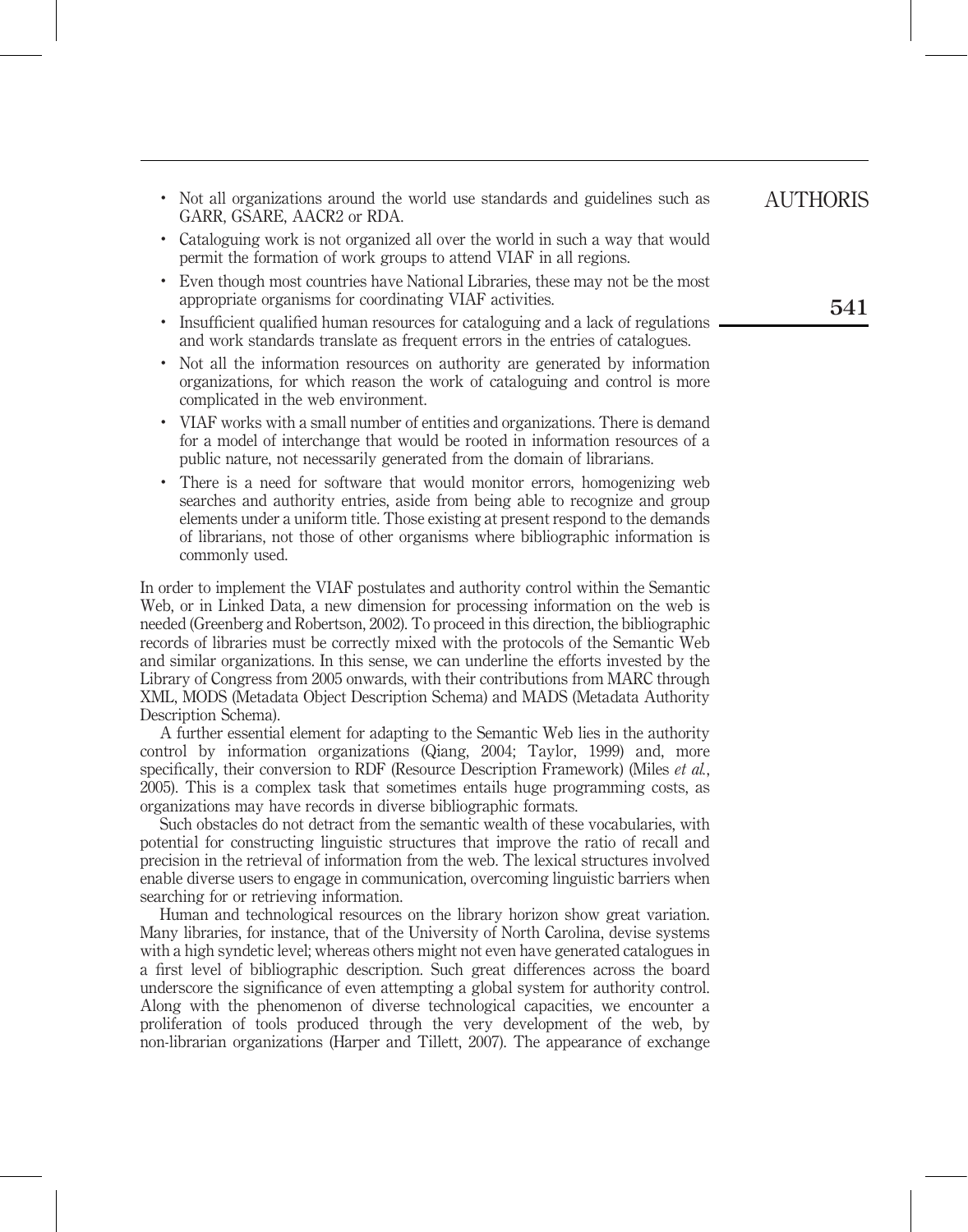protocols on the Semantic Web (FOAF, SKOS, Dublin Core), their linkage and simplification, are making it possible to generate records manageable for any user or level of technology.

One of the most popular protocols in the context of the Semantic Web is FOAF (Friend of a Friend), developed under the RDF scheme. Based on the principles of authority dictionaries and Who's Who directories, FOAF facilitates author interconnection and interrelations. This format stands as a sound option for representing the data assigned to a person, e.g. name, surname(s), e-mail address, topics of interest, research projects, publications..., patterns that can be applied to any authority record.

## 5. AUTHORIS

#### 5.1 Conception and underlying methodology

AUTHORIS aspires to facilitate the processing of authority data in a standardized fashion, following the principles of Linked Data. Unlike systems such as Virtual Open Access in Agriculture and Aquaculture Repository (VOA3R), AUTHORIS can be used by all sorts of bibliographic agencies, publishing companies, associations or libraries. This software was produced by members of the Department of Information and Communication of the University of Granada, Spain, whose collaborative goal is to develop a platform for information exchange and authority encoding. The tool has taken into account the obsolescence of MARC and its substitution by FRBR and RDA.

The software features multiple functionality to favor transformation of bibliographic records and to determine uniform entries for corporate authors, as well as individual ones. Each function is derived from the facilities of Linked Data, the potency of the algorithms for converting bibliographic data, and the precision of learning rules. AUTHORIS relies on Drupal, a CMS (Content Management System) that works with semantic information, and contains the protocols of Dublin Core, SIOC, SKOS and FOAF.

Drupal is a content management system created by Dries Buytaert in 1999 and developed under GNU license two years later. Creating a website in Drupal consists of combining several "blocks" in order to adapt the site functionality to specific needs. It furthermore provides a Content Management Framework (Byron et al., 2012). Information is stored in a relational database (it works with MySQL, PostgreSQL, SQLite and others) using PHP programming language.

Drupal permits publication of data in RDF format, or alternative formats such as N-Triples, JSON, XML, RSS 1.0 and Turtle. It handles the URIs of the published RDF data, and accommodates an Endpoint SPARQL for consulting the data. The RDF fields and Namespaces can be personalized.

Hence, it is very flexible software, while featuring a robust security mechanism and sufficient online documentation. A major strength of this CMS resides in the possibility of adding modules. In this case, we opted to generate a new one that would surpass the capacity of the Biblio module, designed to process bibliographic references.

Although there are numerous methodologies for developing information services, in the case of AUTHORIS we opted for the approach devised by Garrido and Tramullas, which highlights the most important aspects for a proper design of digital information (Garrido and Tramullas, 2006). The actions carried out to create the service were:

- . study the needs of potential users of the service;
- . develop automata and program text-processing models;

LHT 31,3

542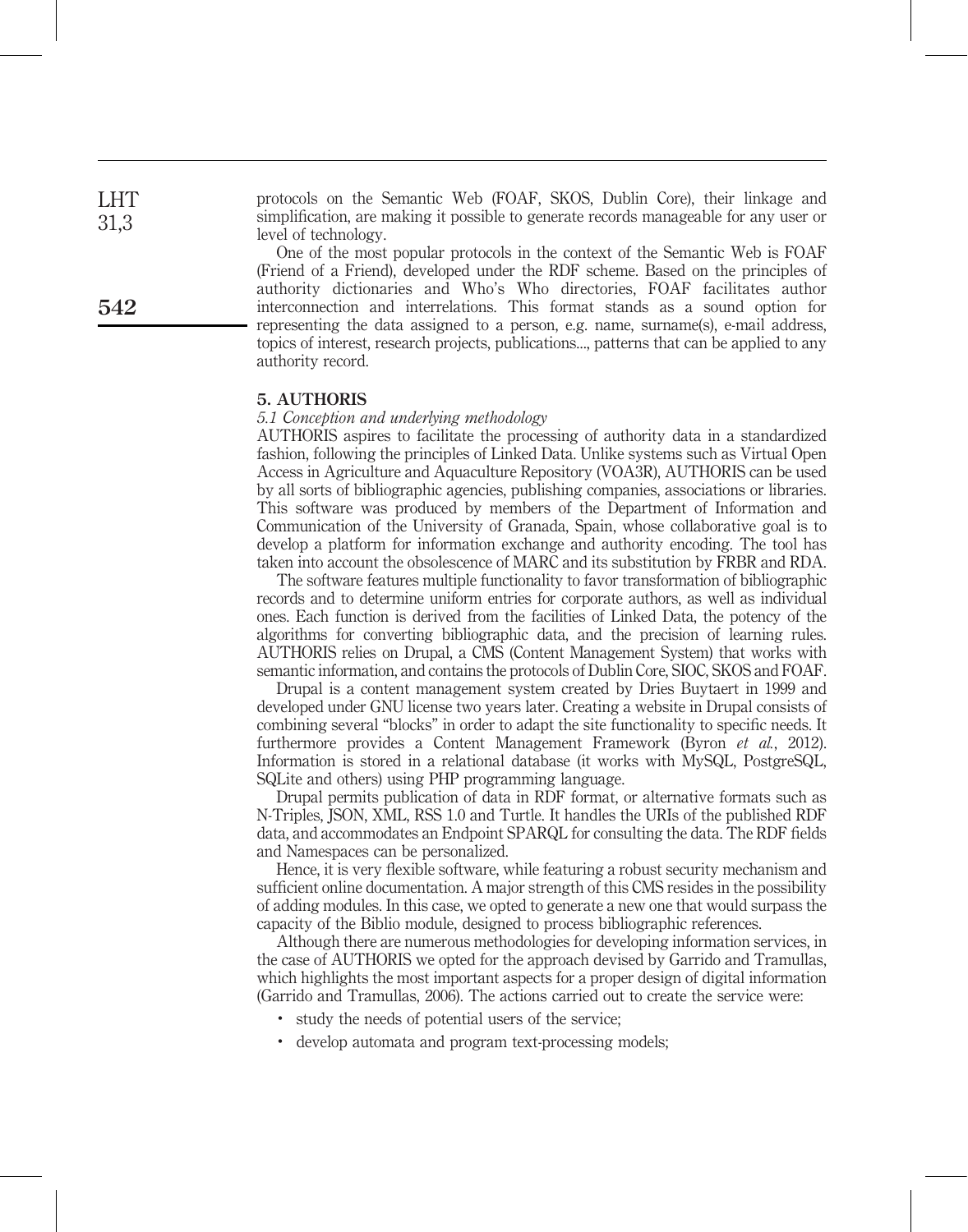- . test-run the program;
- . train staff and create the software documentation;
- . trial stage of the software; and
- . publication and diffusion of the service.

Below we go over the main features of the system:

- . Authentication: a user is assigned a role by the system administrator. Each user has specific tasks that include record conversion, automatic cataloguing and information searches.
- Search for information: all users  $-$  even those not authenticated by the system  $$ can consult the access points of each record. To this end, they dispose of a system for information search and retrieval based on Semantic Web technologies capable of filtering the records of over 200 information entities (libraries, archives, virtual libraries, etc.). The search for information facilitates data retrieval by author, title, subject, and the combination of Boolean operators for more complex searches, in addition to having a system for document clustering. The search results can be obtained in XML, RDF, FOAF, MARCXML, RDA, FRAD or FRBR format, among others. It is also possible to visualize the information entities where a given record is located, obtain an image of the author's works, and view his/her main collaborators or the bookshops and publishing houses that commercialize the works. The user who searches for authority information can moreover find suggestions about which entries are more complete, or which is recommended for reference.
- . Conversion of files: converting files is a real strong point of AUTHORIS. A recorded user can import and export files to diverse formats (XML, RDF, FOAF, MARCXML, RDA, FRAD and FRBR). The imported records may be from libraries, publishing companies or other organizations. Within this section one can create new authority entry, by means of learning rules used only in the event that one wishes to produce a uniform title or introduce a new authority. The user merely has to select the nationality of the author (if an individual; or the entry data in the case of a corporative author), and the system automatically assigns the correct entry using the learning rules declared for this purpose. If the system already has the authors introduced by another agency, it will suggest the best entry based on cases previously described and stored. Furthermore, the user can select the output format to export the authority record created. The authority rules are also used to group the uniform titles most used by agencies included in the project. File conversion makes it easier to obtain data in RDF generated by another 200 databases that are not associated with the AUTHORIS project, including DLBP, VIVO, Dbpedia, IEEE, PubChem and Chem2Bio2RDF.
- . Automatic cataloguing: by means of a Z39.50 client, one can search for and retrieve catalogue records from other libraries in MARC, MARC 21 and MARC XML to complete the cataloguing data in question. This option is proposed for users who do not have RDA-based catalogues and whose national catalogues mainly use MARC 21 (Figure 2).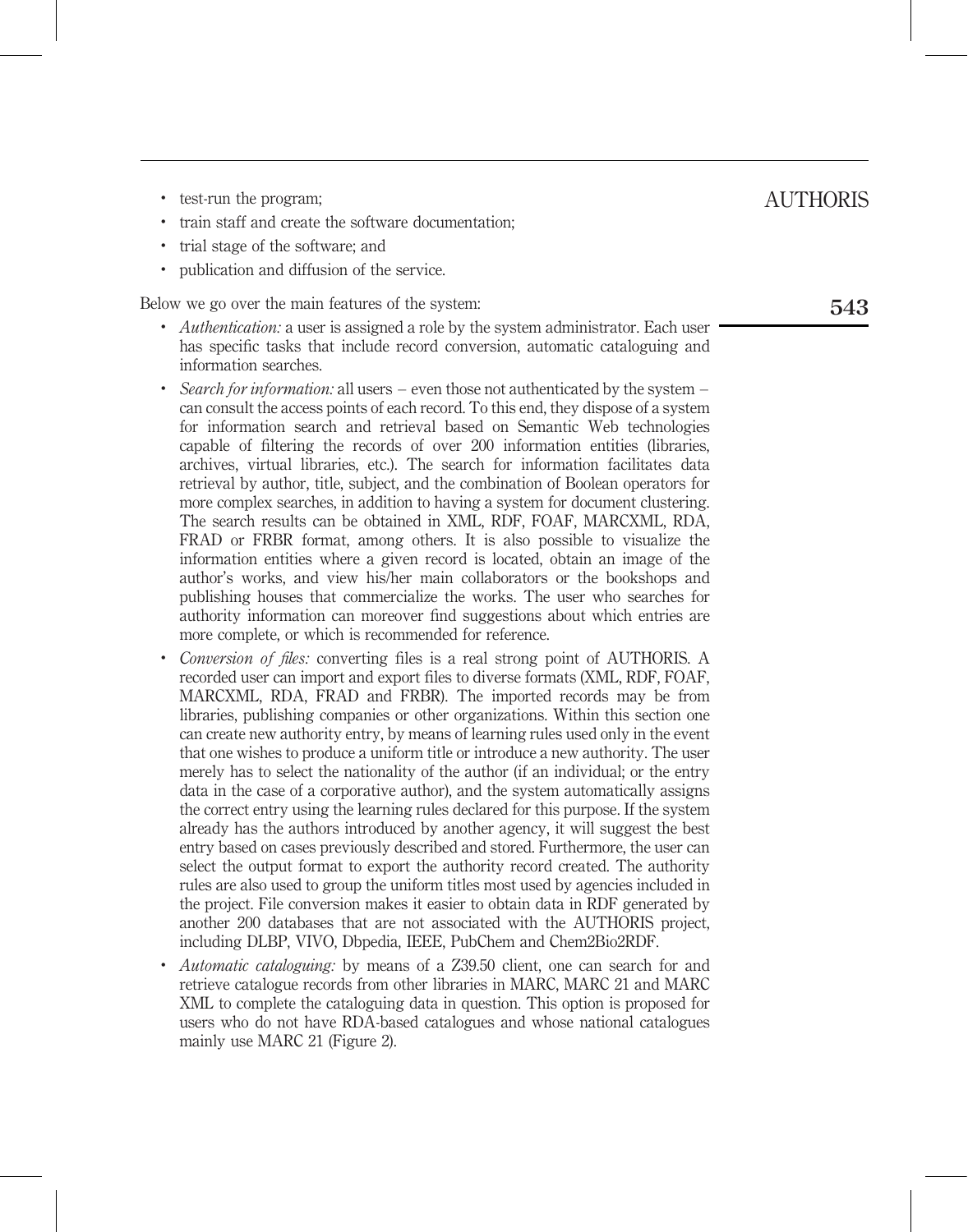

and Acquaculture Repository (VOA3R), Authoris puede ser utilizado en diversas agencias bibliográficas, editoriales, asociaciones y bibliotecas. Este software es una iniciativa del departamento de Documentación de la Universidad de Granada, que tiene como objetivo el desarrollo de una plataforma para el intercambio de información y la codificación de autores.

| Encabezado                                                                                                                                                                                                                         | Tipo     | Título                                                                                                                                                                     | Conversion                                                                          |                                                |
|------------------------------------------------------------------------------------------------------------------------------------------------------------------------------------------------------------------------------------|----------|----------------------------------------------------------------------------------------------------------------------------------------------------------------------------|-------------------------------------------------------------------------------------|------------------------------------------------|
| Cervantes Saavedra, Miquel de 1547-1616 E 1 in @<br>Cervantes Saavedra, Miquel de <sup>6 10</sup><br>Cervantes, Miquel de, 1547-1616 <sup>®</sup><br>De Cervantes Saavedra, Miquel ®<br>Сервантес Савведра, Мигель Де, 1547-1616 - | Personal | Don Quijote de la Mancha.<br>Don Quijote de la Mancha.<br>Don Quijote de la Mancha.<br>Don Quijote de la Mancha.<br>Don Quijote de la Mancha.<br>Don Quijote de la Mancha. | <b>MARK XNIL</b><br><b>MARC21</b><br><b>OWL</b><br><b>Dublin Care</b><br><b>EQM</b> | <b>XDRL</b><br><b>LAD</b><br>ido<br><b>BON</b> |

• Editorial visualization: thanks to this option, it is possible to extract information referring to a work and its author by means of online consultation of various publishers or libraries (Figure 3).

## 5.2 Architecture

The software is made up of a number of modules for information processing, a system of rules for conversion and authority control, and a Linked Data module. The data sources feeding AUTHORIS are publishing companies, libraries, press agencies, online journals, and databases, whose bibliographic information serves to create authority records similar to the VIAF (see Figure 4).

| Don Quijote de la Mancha. (6)<br>1.                                               |  |
|-----------------------------------------------------------------------------------|--|
| 2. El ingenioso hidalgo Don Quijote de la Mancha (14)                             |  |
| 3. Don Quixote. (4)                                                               |  |
| 4. Novelas ejemplares. (6)                                                        |  |
| 5. El ingenioso hidalgo Don Quijote de la Mancha (238) [                          |  |
| 6. Entremeses (3) <b>200 Empty</b>                                                |  |
| 7. Don Quijote (2) the O                                                          |  |
| 8. El ingenioso hidalgo Don Quixote de la Mancha. (12) [mg O                      |  |
| 9. Don Quichotte (18) <b>All Contracts</b>                                        |  |
|                                                                                   |  |
| Selected Co-authors                                                               |  |
|                                                                                   |  |
| 68<br>$\Rightarrow$ Países de publicación (50)<br>$E$ Estadísticas de publicación |  |
| + Principales editores (13)                                                       |  |
|                                                                                   |  |
| * Acerca de<br>· Visualizaciones del registro                                     |  |

## Figure 3.

Figure 2.

Interface for automatic cataloguing by AUTHORIS

Data extracted from different publishing companies regarding works by Cervantes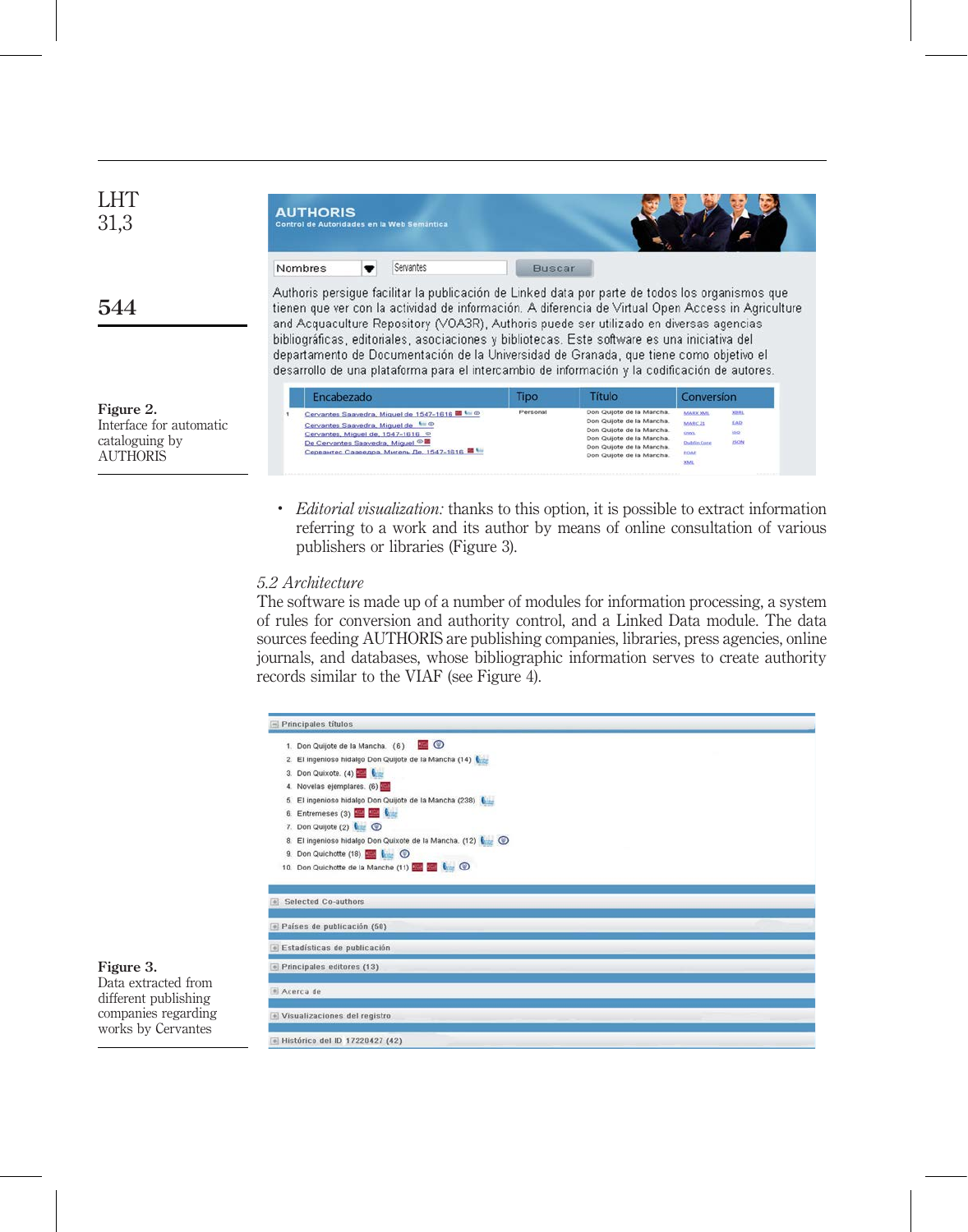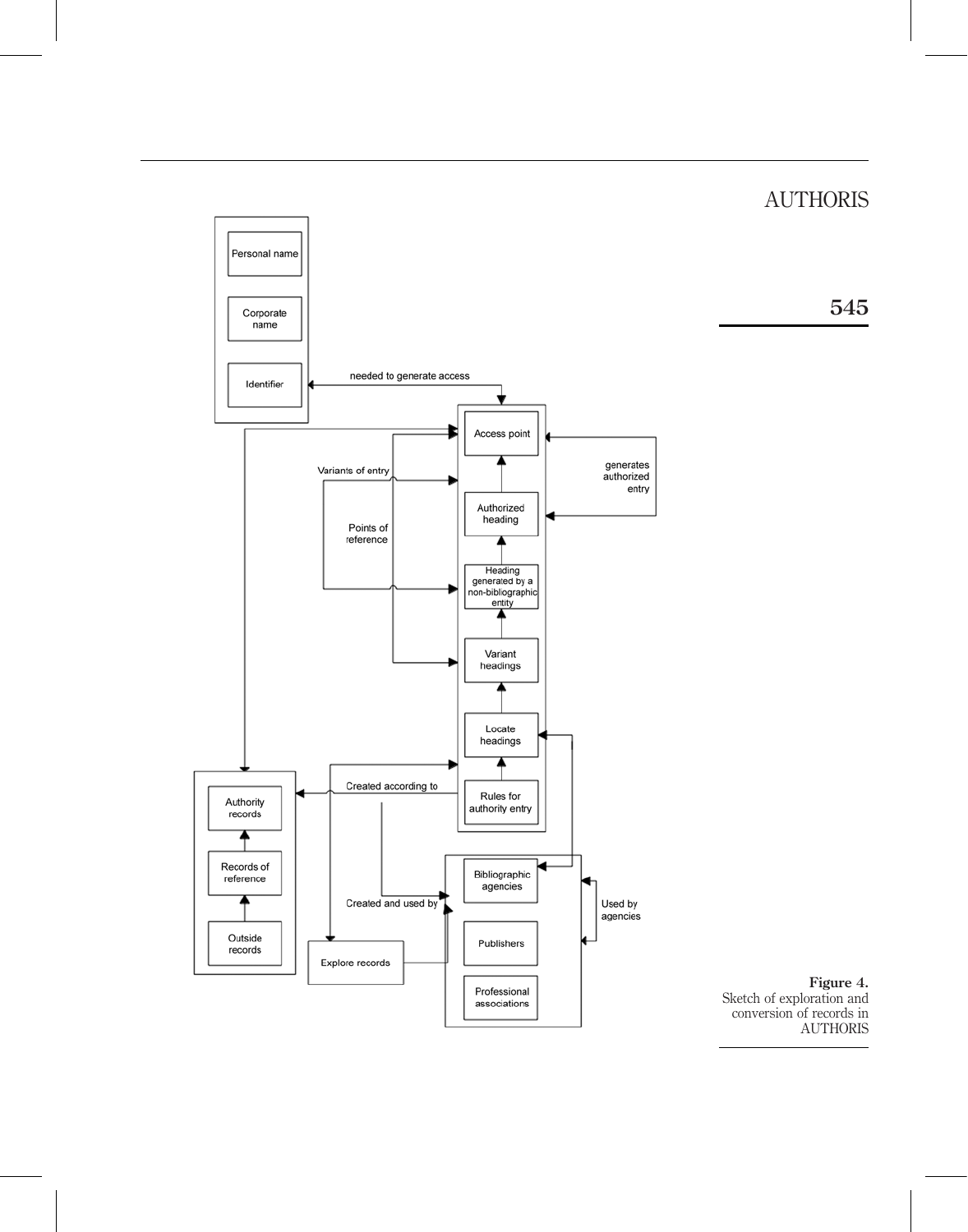| LHT<br>31,3                                     | The first action undertaken by the system is to access and navigate through authority<br>records generated by bibliographic agencies, publishers and professional associations.<br>Library records are created by means of author entry rules. Those of professional                                                                              |
|-------------------------------------------------|---------------------------------------------------------------------------------------------------------------------------------------------------------------------------------------------------------------------------------------------------------------------------------------------------------------------------------------------------|
| 546<br>AUTHORIS, access entails three elements: | associations and publishers are generated using specific standards adopted by each<br>organization. Once the stage of access and navigation has finished, the system uses<br>rules to generate authorized access points by transforming records into bibliographic<br>standards that may be exchanged with other agencies or organizations. Under |

- (1) Authorized heading: this is the standard entry generated according to Anglo-American Cataloguing Rules.
- (2) Heading generated by a non-bibliographic entity: entries made by other organisms (not libraries, archives or information agencies) that process entries for persons and institutions.
- (3) Variant headings: the different forms of subject headings that may be seen in particular cases.

To create an authority record, this software explores and locates records in diverse formats used in other entities, in view of:

- . Authority records: they present all the information about corporate or individual authors that an information organization may possess. In the authority records, all author entries are standardized. They constitute the foundation of the system and serve to make comparisons between records, to determine which is the best or most complete.
- . Databases: they contain information on authors and their publications, and include those of DBLP Computer Science Bibliography, Web of Science, Scopus, etc.
- . Virtual publishers and bookshops: these hold a large portion of the international publishing output worldwide. They take in the titles of works as well as the names of authors.
- . Pages of organizations: generally speaking, they provide information about persons associated with an organization.

### 5.3 Modules

This tool has four modules, all essential for fulfilling authority control requirements. Processing is channeled through a knowledge base that stores cases referring to any uses of AACR2. Next, we describe the main modules – Linked Data and authority processing – since the other two (information processing and record keeping) are in charge of the tasks of sending and resending records in view of the options chosen.

5.3.1 Linked data. The capabilities of the Linked Data module of AUTHORIS are not fed by the classic proposal of the Semantic Web. This component of the system is able to build links to explore and navigate in the records of any entity by means of SPARQL queries.

The principles guiding Linked Data functions within AUTHORIS are those set forth by Berners-Lee  $(2009; Méndez et al., 2012):$ 

- . use URIs (uniform resource identifiers) to uniquely identify resources;
- . use URI http so that people can access information from the resource;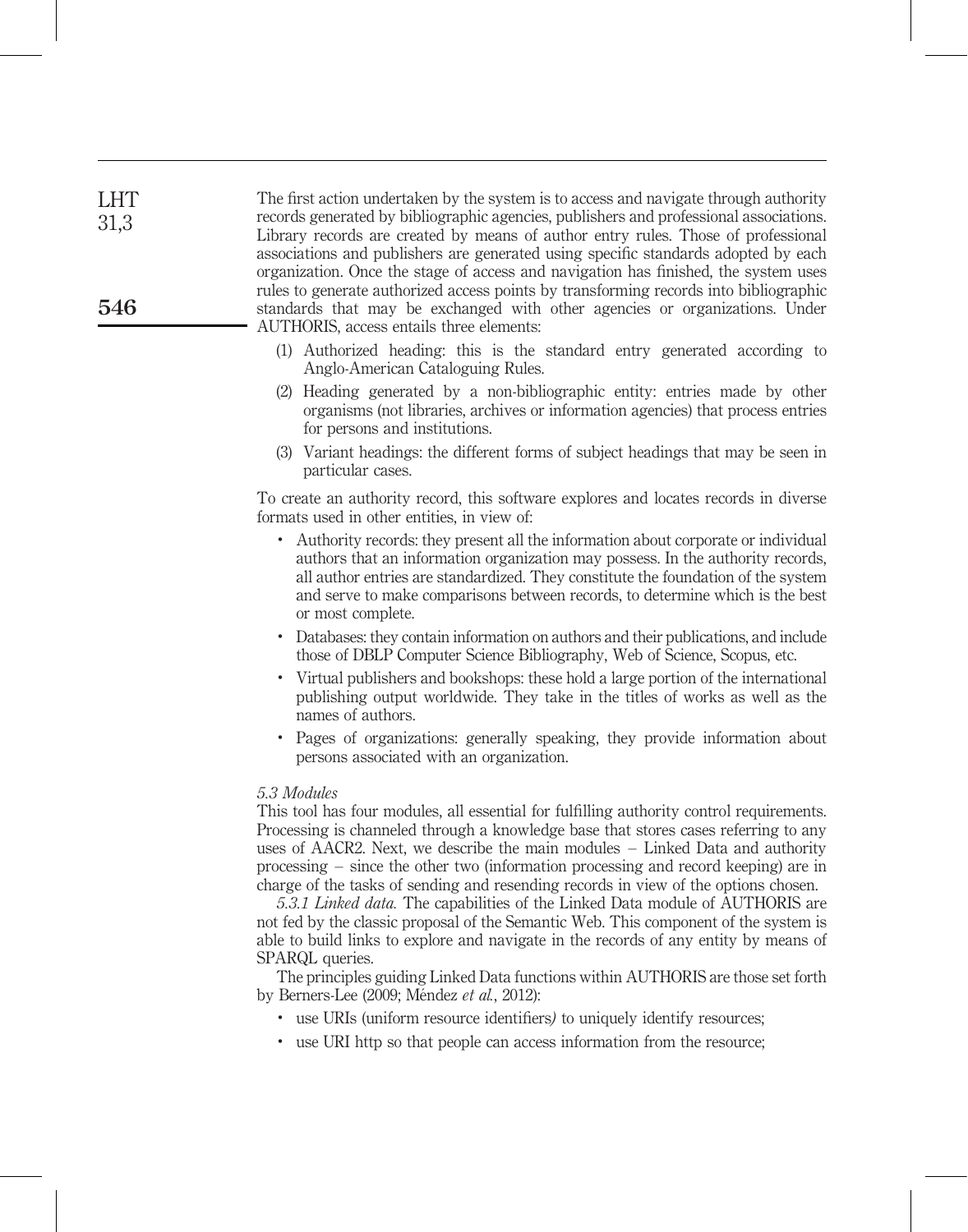- . offer information about resources using RDF; and
- . include links to other URIs, facilitating links between different data distributed on the web.

The Linked Data module (see Figure 5) is based on the LODE-BD requirements (LOD-enabled Bibliographic Data), a standard providing for the use of bibliographic data (Subirats and Lei Zeng, 2012). With LODE it is possible to use data in any of the formats specified here: SQL, FRAD, XBRL and FRBR.

After activating the data structured in the above formats, the records are converted to ISBD, AACR2 or RDA, depending on the needs of the agency using the software. After transformation, rules to build access are applied, individually, for authors, corporate authors, uniform titles and additional entries. The access rules are complemented by decision-making rules that map the bibliographic records of 32 libraries, capable of determining the most used and most correct entry for each bibliographic record.

After this, within the module of Linked Data it is likewise possible to transform vocabularies or their terminology, converting the records into any of the vocabularies existing in the database of the system, or using vocabularies of reference. The output formats are: XML, RDF, RDFS and OWL.

5.3.2 Authority rules. The rules for authority conversion with which we work in this module were derived from a need for systems to be more scalable and professional (Miles et al., 2005), and from daily practices of persons dedicated to information use and management. To transform the data into a bibliographic format, the system converts all sources into XML. This XML file then undergoes transformations into RDF, XML, MARC 21, MARC, UNIMARC or FRBR.

The authority rules were created bearing in mind AACR2 and RDA standards, and regularity in subject headings in libraries all over the world. To formulate these rules, more than 5,000 cases (from different organizations) were used. In this way, part of the

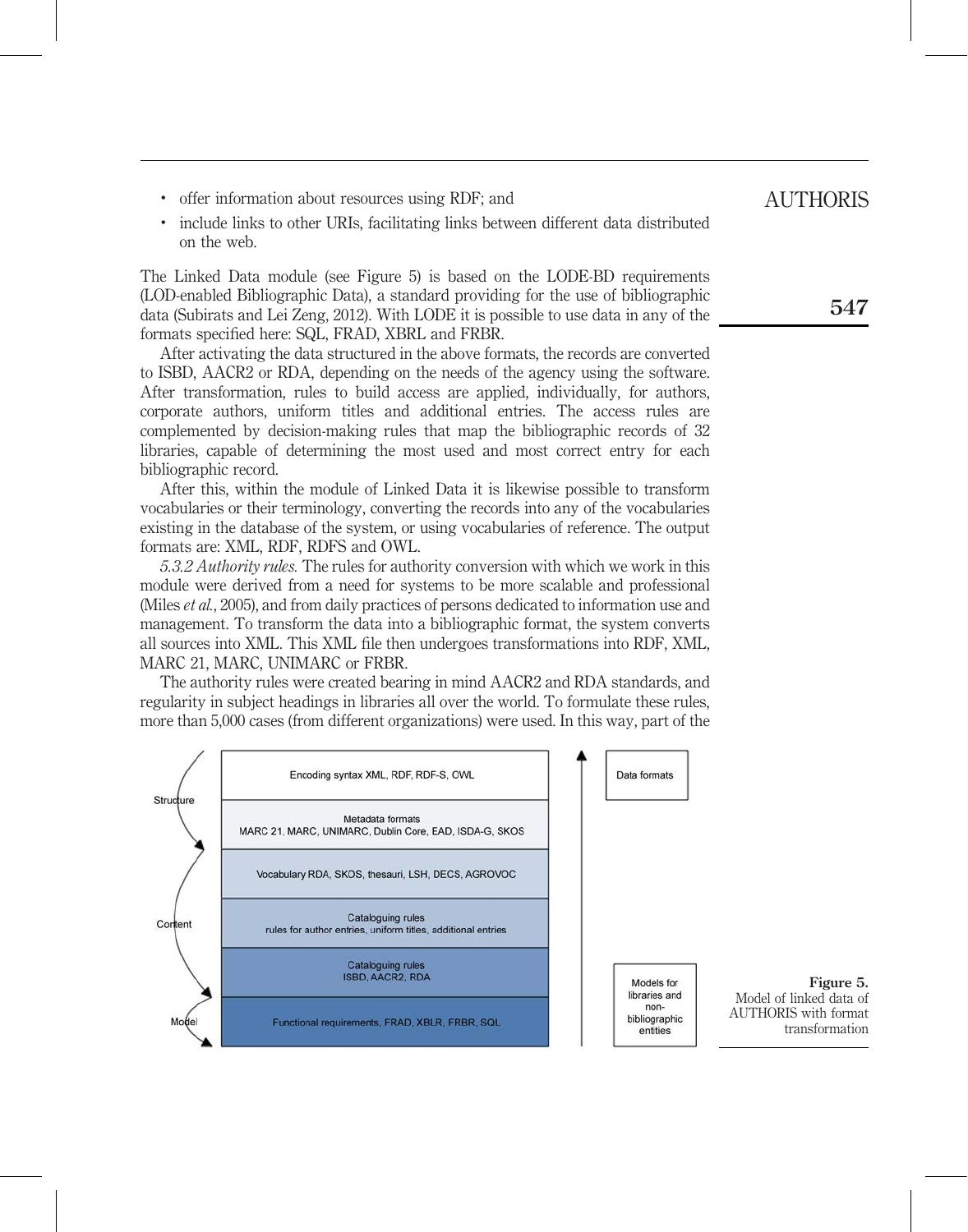| <b>LHT</b><br>31,3 | authority work was "intelligent", carried out automatically, gathering cases where<br>specific conditions were set out for:                                                                                                   |
|--------------------|-------------------------------------------------------------------------------------------------------------------------------------------------------------------------------------------------------------------------------|
|                    | • personal author;                                                                                                                                                                                                            |
|                    | corporate author;                                                                                                                                                                                                             |
|                    | non-governmental institutions;                                                                                                                                                                                                |
| 548                | • government institutions;                                                                                                                                                                                                    |
|                    | • international institutions;                                                                                                                                                                                                 |
|                    | • religious institutions;                                                                                                                                                                                                     |
|                    | • events;                                                                                                                                                                                                                     |
|                    | subtitles;                                                                                                                                                                                                                    |
|                    | • parallel title;                                                                                                                                                                                                             |
|                    | • alternative title;                                                                                                                                                                                                          |
|                    | • statement of responsibility;                                                                                                                                                                                                |
|                    | • shared responsibility; and                                                                                                                                                                                                  |
|                    | • mixed responsibility.                                                                                                                                                                                                       |
|                    | . The contract of the contract of the contract of the contract of the contract of the contract of the contract of the contract of the contract of the contract of the contract of the contract of the contract of the contrac |

The system of rules for authority control is in charge of standardizing the entries under uniform criteria, which are the same as those used by information organizations worldwide. The rules serve to instrumentalize a learning system that selects an entry by weighing its quality, in view of the following parameters:

. Rules for the control of individual and corporate authors: they feed on the Anglo-American Cataloguing Rules and serve to standardize the entries. The system has 300 cases for each rule, and a deciding algorithm that chooses the most complete entry for each heading. Figure 6 illustrates one of the rules employed to process government authority entries.

| <b>Rule 3 Heading for embassies</b>                                                                                                                                                 |
|-------------------------------------------------------------------------------------------------------------------------------------------------------------------------------------|
| If the heading for an embassy or delegation has no country for which it is accredited, select<br>as valid heading the one held by the country before which it is accredited. Cases: |
| México (embassy) Perú 5 correct                                                                                                                                                     |
| México Perú embassy                                                                                                                                                                 |
| Embassy. México and Perú                                                                                                                                                            |
| Selection:                                                                                                                                                                          |
| If the main entry contains the country, the embassy and the place, it is selected as the<br>most complete entry                                                                     |
| location $1 +$ embassy $2 +$ (place 2) make $5$                                                                                                                                     |

Figure 6. Rules employed to process government authority entries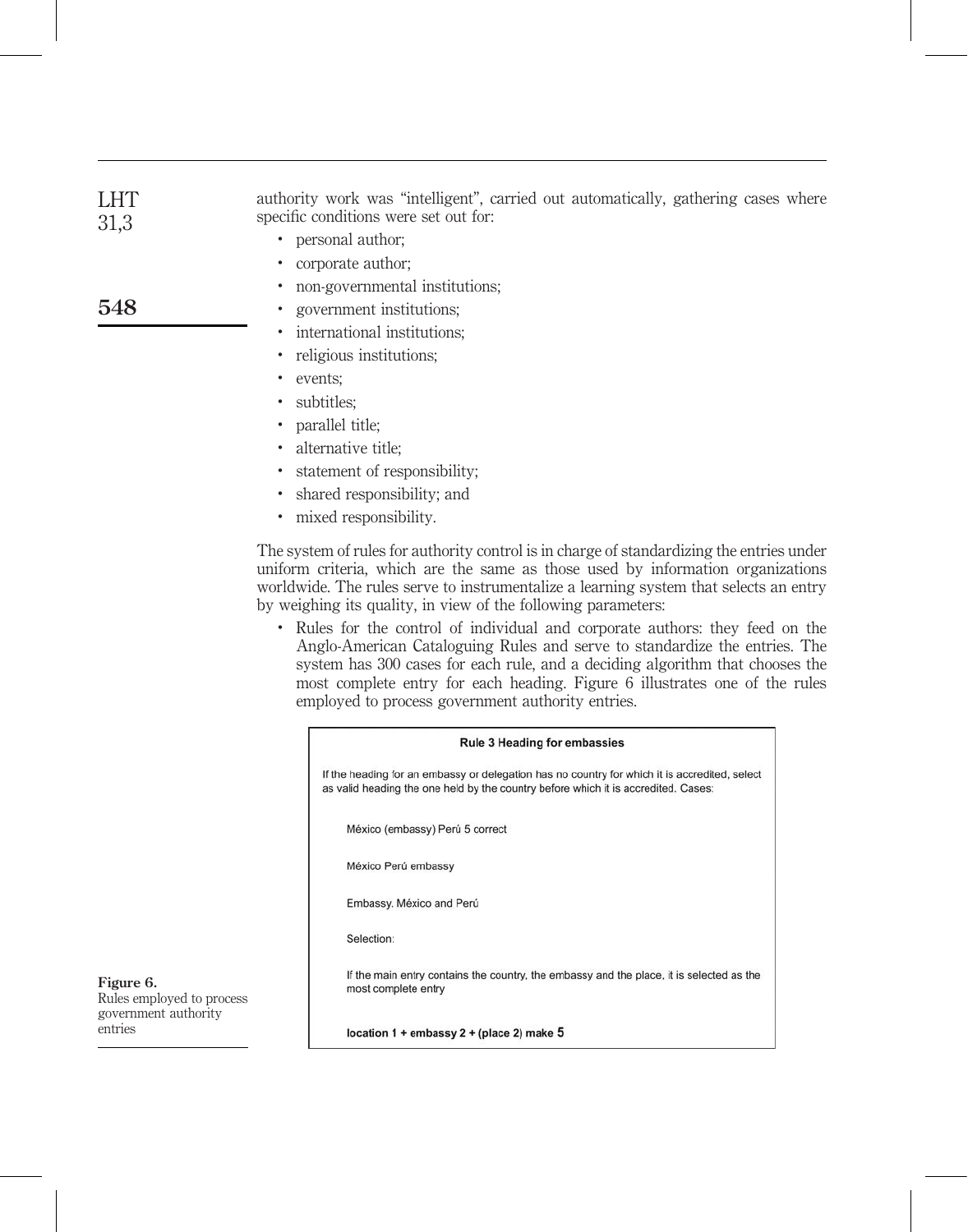- . Rules for assigning a uniform title: these rules function through a comparison of cases. An agent locates the title of the work to be catalogued, and selects cases that repeat a similar title, to then assign the most used title.
- . Rules to assign a standard number to each author: each author name is standardized using the publisher number or the ISAN, if recorded by some library. Otherwise, the number identifying the author in the publishing company is used. If none of these options is feasible, a code is assigned to record the existence of the author in question.
- . Decision-making rules: implying the three above rules, they are also referred to as "if, then" rules, in agreement with the weight given to each author record in each particular rule, selecting the most adequate procedure.

Figure 7 depicts the resulting file in RDF format, showing the variants of the author name "Cervantes" located in libraries and publishing companies (110 different forms) based on consultation of the Spanish classic El ingenioso hidalgo Don Quijote de la Mancha.



Figure 7. Resulting file in RDF format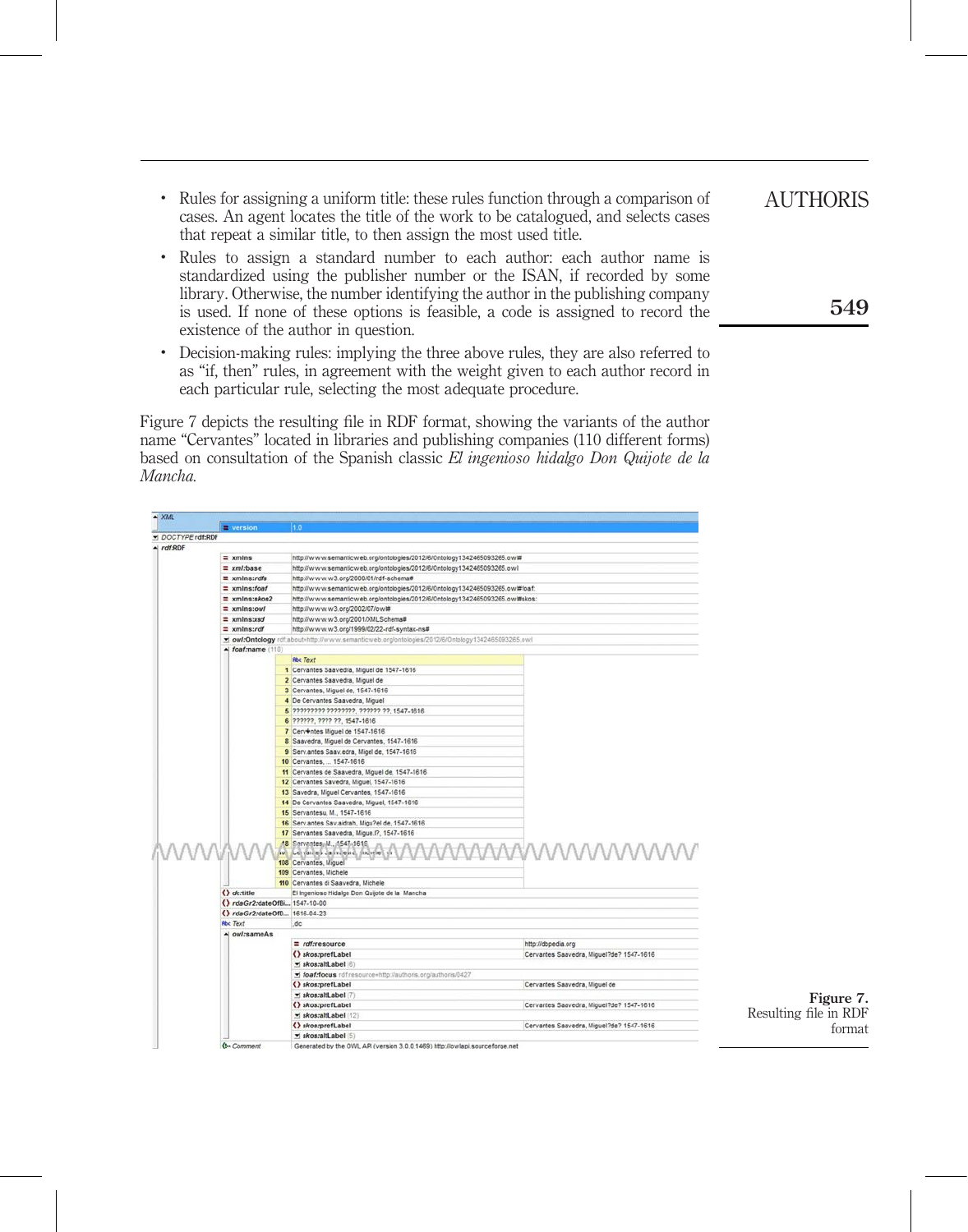| 5.4 State of the application |  |  |  |  |  |
|------------------------------|--|--|--|--|--|
|------------------------------|--|--|--|--|--|

Both the overall functional framework of AUTHORIS and its respective modules have been in the beta stage since October 2012. Our objective is to have a candidate for the definitive version in the second semester of 2013, and a widely available version by the end of the year. At present, a prototype is in use at the Universidad Central Marta Abreu of Cuba; in this experimental stage the authors have fielded sufficient feedback by users to undertake a comprehensive evaluation of the software.

AUTHORIS is intended to be developed as an Open Source platform, and although it was originally meant to offer a specific service, the final aim is for it to be used by a broad array of groups and libraries. After the trial stage, all the modules configuring AUTHORIS will be available in Google Code under GNU General Public License v. 3.0, and processed by means of Git version control.

### 6. Evaluation

The effectiveness of AUTHORIS was evaluated applying a learning test developed and proposed by RDA (US RDA Test Coordinating Committee, 2011). A total of 16 users participated, divided into the following categories:

- . 6 specialists: graduates of Library and Information Science with ten years of experience in cataloguing;
- . 6 supporting staff: individuals without training in librarian work; and
- . 4 other library personnel: workers with no specialized degrees, in charge of tasks unrelated to bibliographic work.

All of these persons had access to the records of 32 libraries and publishing companies pertaining to Spain and the US. The personnel selected for evaluation consulted 3,000 of the bibliographic records; after obtaining and transforming these data, the participants carried out different actions, including automatic cataloguing, record transformation, navigating and building vocabularies, all intended to transform them into diverse bibliographic formats and generate VIAF-type files.

Then, the quality of the records created was assessed. That is, the effectiveness of the system was evaluated by means of the records generated automatically by AUTHORIS when transforming formats such as MARC, MARC 21, FOAF, Dublin Core, RDA or XBRL into files that could be accessed and reutilized by Linked Data. The elements taken into account in this part of the evaluation were:

- . omission of the place and date of a conference name when access points were generated for corporate authorities;
- . no inclusion of the terms of relation or designators specifying "issuing body" or "funding body" in the access point main entry when dealing with corporate authors;
- . omission of ellipses at the beginning of a title of a conference that includes a number in its denomination;
- . incorrect information about date of recording;
- . no inclusion of the access mode to electronic resources;
- . omission of the author's family;
- . no declaration of whether an online resource and its printed counterpart are catalogued;

LHT 31,3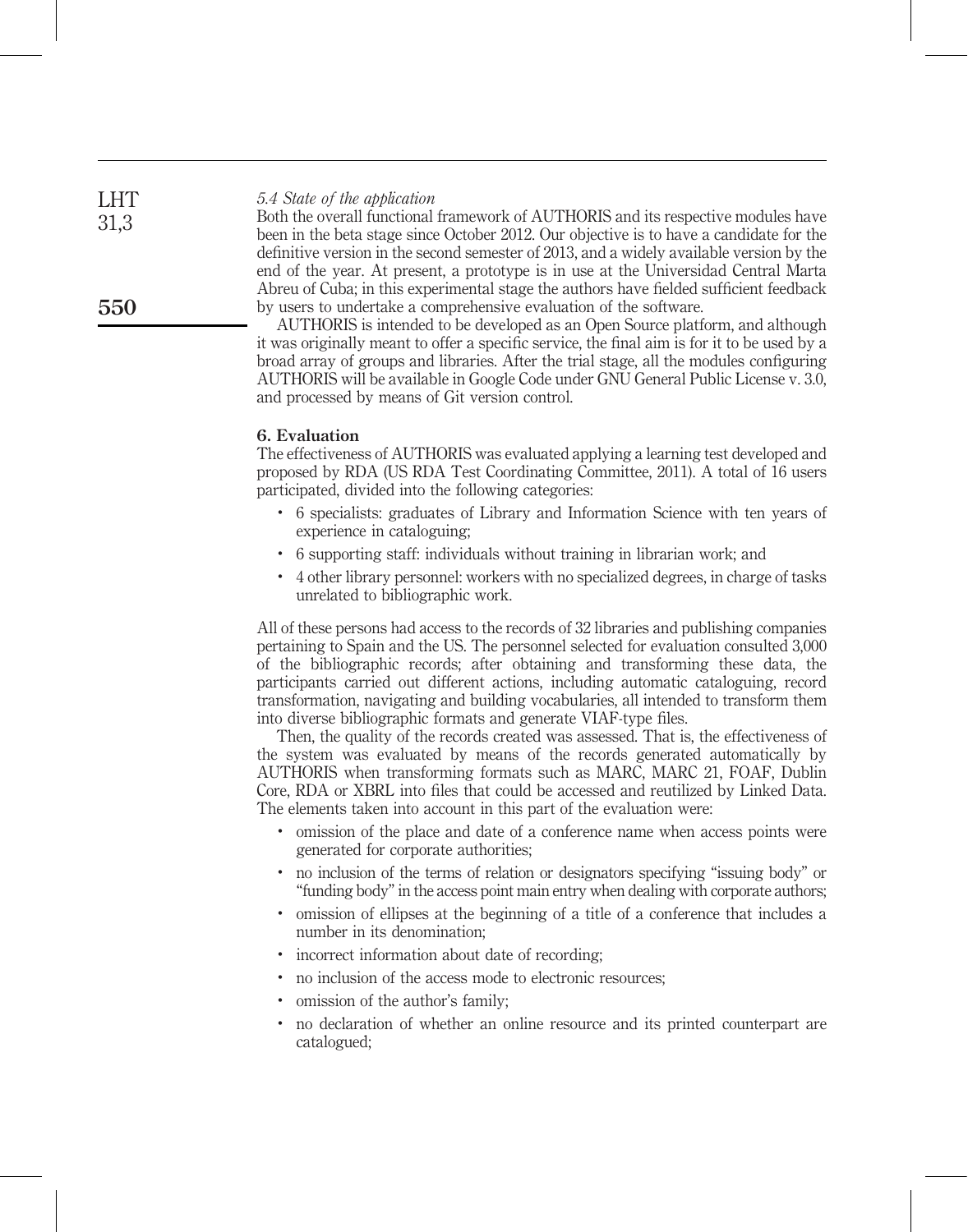- . error in the place and date of publication;
- . omission of the notes on title sources;
- . for sound recordings, incorrect definition of the dates when beginning to record; and
- . incorrect use of uniform titles.

#### 6.1. Results

The ISAD-G records were the ones presenting most errors, above all in the following cases:

- . errors in the placement of data regarding place and date of publication;
- . omission of notes on the title sources; and
- . incorrect placement of the dates when recording began, in the case of audio material.

EAD was found to be second in the number of errors produced, with 16 errors of omission of place and date in conferences involving corporate authority. In the transformation to EAD we found 12 records that did not include the terms of relation or designators specifying "issuing body" or "funding body" in the access points of the main entry. A total of 13 EAD records were incomplete and generated confusion, as they did not mention in the description whether an online resource and its printed counterpart were catalogued. These errors can be attributed to the number of fields used by the archive rules and the heterogeneity of cataloguing procedures. The rest of the formats – MARC 21, Dublin Core, FRAD, RDF, OWL, XBRL and FOAF – showed fewer than 20 errors in total, indicating that their transfers are carried out with quality and that they serve for usage with Linked Data (Figure 8).

#### 7. Conclusions

The development of authority control faces new challenges in the Semantic Web. The need to facilitate interoperability and connection among non-bibliographic and bibliographic entities is one promising area to be implemented by the designers and developers of future cataloguing and authority control systems.

The tool presented in this paper is not meant to be a panacea in this sense. Indeed, the authors hold that such applications will not be needed in the library world of the future, given that integrated library systems will eventually adopt the technologies used by the Linked Data movement as a global reality, not just an extension toward RDA cataloguing.

In the meantime AUTHORIS paves a path toward terrain where future information systems might be oriented: the integration of data and contents. It is our understanding that all efforts should lead to promoting the creation and use of Open Data.

The possibilities lent by the Open Data movement are an aid in accessing remote as well as homogeneous and standardized data, which may be reutilized in other processes. For this reason it is important that libraries open their databases and contribute to the use of formats by non-bibliographic entities.

The model for authority control presented in AUTHORIS is flexible and inclusive. Although certain solutions for international authority control have been put forth previously, progress is slow and tends to be limited to National Libraries or very large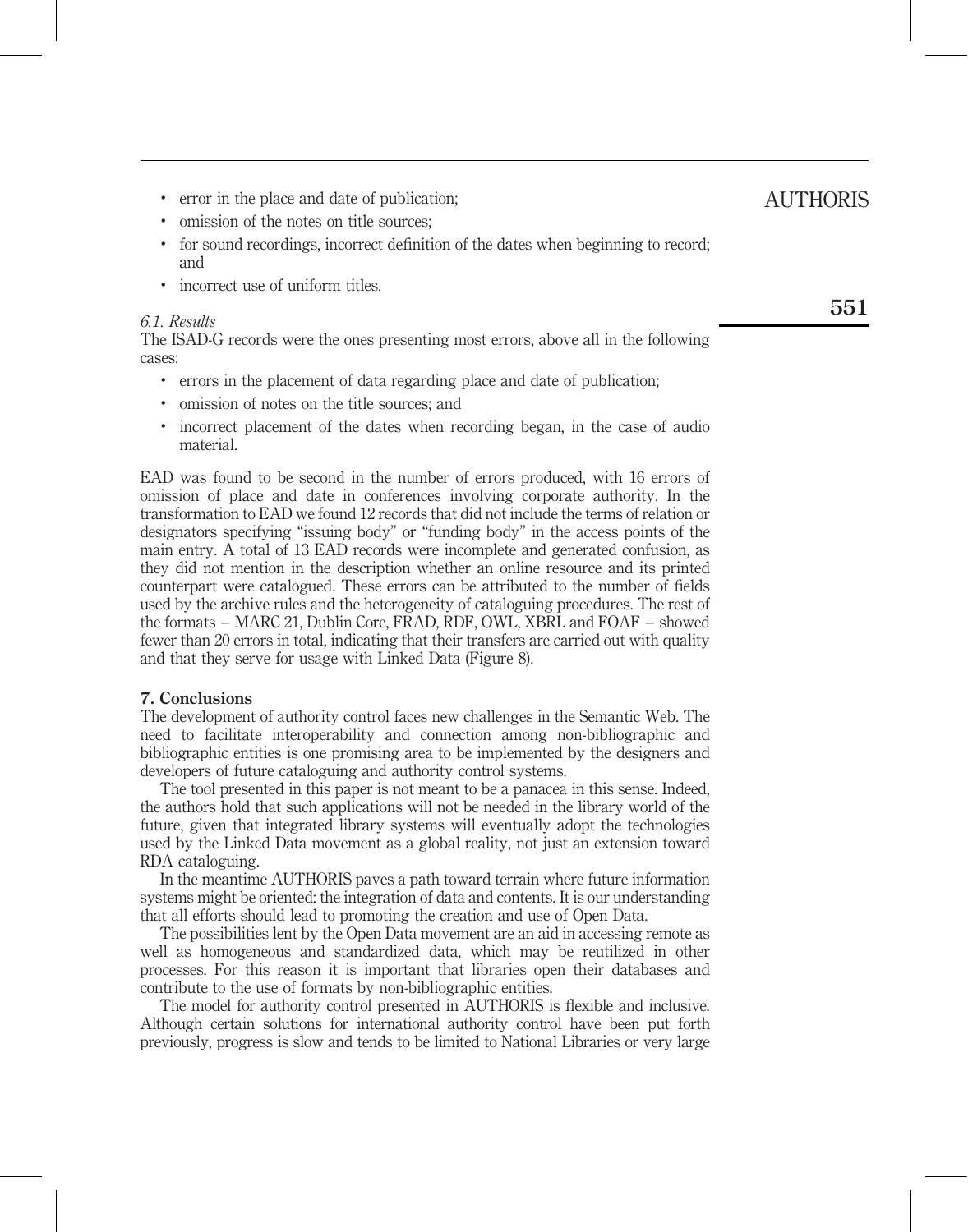

ones. Non-library organizations (particularly publishing companies and bookstores) are left out in the cold, despite their capacity to generate vast volumes of authority entries that might be used not only for authority control, but also for information exchange.

AUTHORIS, our proposal in this direction, offers institutions the means of sharing data in a global manner with a high level of stability, moreover helping to detect records that are duplicated, while contributing to lexical disambiguation and data enrichment.

#### References

- Berners-Lee, T. (2009), "Linked Data", available at: www.w3.org/DesignIssues/LinkedData.html (accessed 7 December 2012).
- Berners-Lee, T., Hendler, J. and Lassila, O. (2001), "The Semantic Web", Scientific American, Vol. 284, pp. 34-43.
- Boeris, C. (2011), "Algunas reflexiones sobre el control de autoridades en Argentina", VII Encuentro Internacional y III Nacional de Catalogadores, Biblioteca Nacional de la Repu´blica, Buenos Aires, Argentina, pp. 23-25.
- Bourdon, F. (2002), "Functional requirements and numbering of authority records (FRANAR): to what extent can authority control be supported by technical means?", International Cataloguing and Bibliographic Control, Vol. 31 No. 1, pp. 6-9.
- Bourdon, F. and Zillhardt, S. (1997), "AUTHOR: vers une base européenne de notices d'autorité auteurs", International Cataloguing and Bibliographic Control, Vol. 26 No. 2, pp. 34-37.
- Bregzis, R. (1982), "The syndetic structure of the catalog authority control: the key to tomorrow's catalog", Proceedings of the 1979 Library and Information Technology Association Institutes, Phoenix, AZ, p. 24.